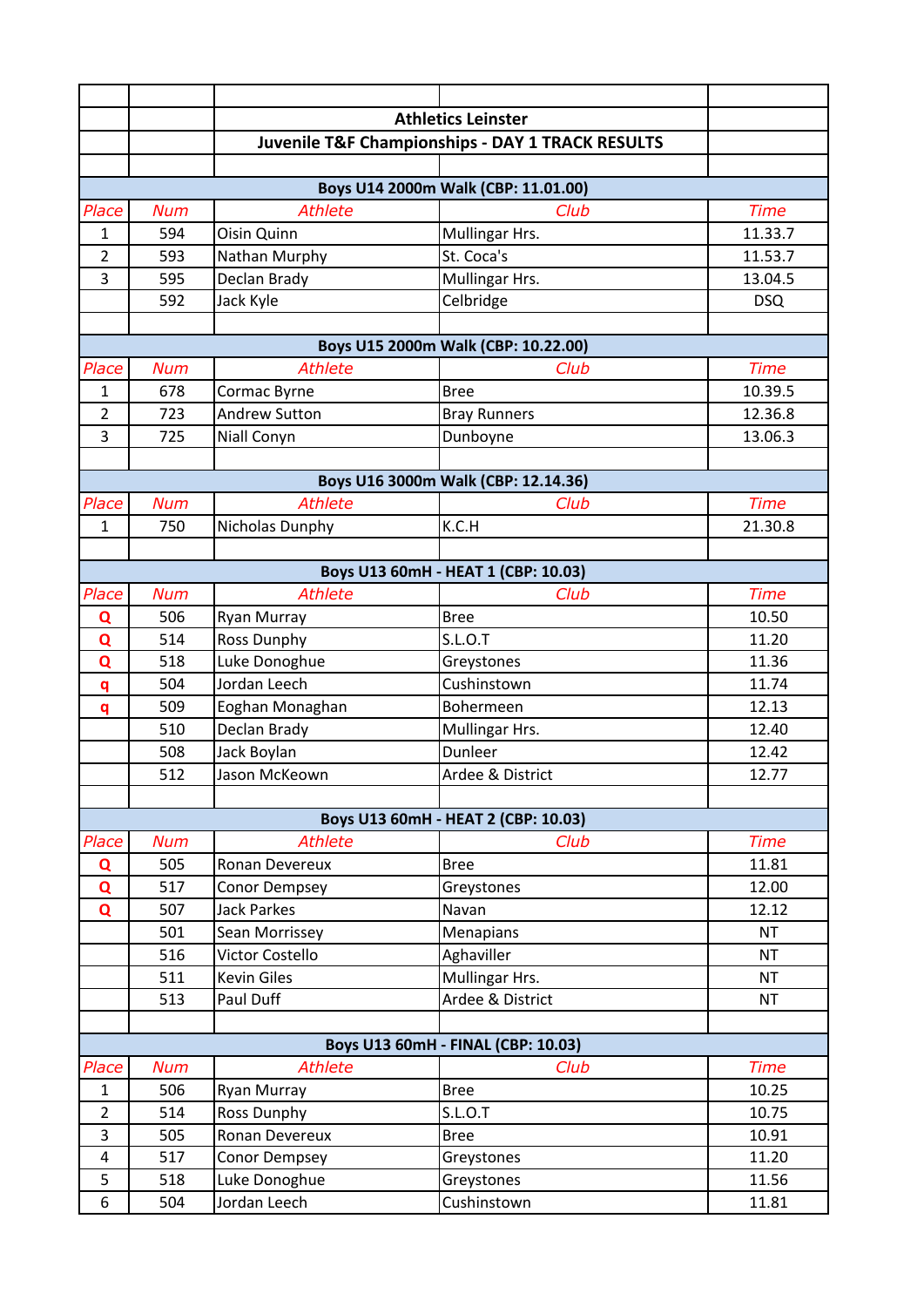| $\overline{7}$      | 507        | <b>Jack Parkes</b>               | Navan                               | 12.00          |
|---------------------|------------|----------------------------------|-------------------------------------|----------------|
| 8                   | 505        | Ronan Devereux                   | <b>Bree</b>                         | 12.09          |
|                     |            |                                  |                                     |                |
|                     |            |                                  | Boys U14 75mH - HEAT 1 (CBP: 12.30) |                |
| Place               | <b>Num</b> | <b>Athlete</b>                   | Club                                | <b>Time</b>    |
| Q                   | 599        | Darragh Costigan                 | Dunboyne                            | 14.36          |
| Q                   | 609        | Michael Cody                     | Aghaviller                          | 14.58          |
| $\mathbf Q$         | 602        | Sean McCann                      | Cushinstown                         | 14.98          |
|                     | 607        | <b>Brian Conlon</b>              | Navan                               | 16.08          |
|                     | 603        | Ciaran Wilson                    | Celbridge                           | 16.37          |
|                     | 1384       | <b>Alan Saunders</b>             | St. Joseph's                        | 16.86          |
|                     | 606        | Conor Byrne                      | Dunleer                             | 17.02          |
|                     |            |                                  |                                     |                |
|                     |            |                                  | Boys U14 75mH - HEAT 2 (CBP: 12.30) |                |
| Place               | <b>Num</b> | <b>Athlete</b>                   | Club                                | <b>Time</b>    |
| Q                   | 601        | <b>Keith Marks</b>               | Cushinstown                         | 13.73          |
| Q                   | 597        | <b>Conor Gaffney</b>             | St. Killian's                       | 13.88          |
| Q                   | 1864       | Lorcan Lawlor                    | Greystones                          | 14.01          |
| q                   | 605        | Philip O'Donnell                 | Gowran                              | 14.27          |
| q                   | 604        | Matthew Dwyer                    | Celbridge                           | 15.62          |
|                     | 598        | Aaron Barry                      | St. Abban's                         | 16.91          |
|                     |            |                                  |                                     |                |
|                     |            |                                  | Boys U14 75mH - FINAL (CBP: 12.30)  |                |
| Place               | <b>Num</b> | <b>Athlete</b>                   | Club                                | <b>Time</b>    |
| $\mathbf{1}$        | 599        | Darragh Costigan                 | Dunboyne                            | 13.38          |
| 1                   | 601        | <b>Keith Marks</b>               | Cushinstown                         | 13.38          |
| 3                   | 1864       | Lorcan Lawlor                    | Greystones                          | 13.71          |
| 4                   | 597        | <b>Conor Gaffney</b>             | St. Killian's                       | 13.87          |
| 5                   | 605        | Philip O'Donnell                 | Gowran                              | 14.45          |
| 6                   | 609        | Michael Cody                     | Aghaviller                          | 14.62          |
| 7                   | 602        | Sean McCann                      | Cushinstown                         | 14.64          |
| 8                   | 604        | Matthew Dwyer                    | Celbridge                           | 15.51          |
|                     |            |                                  |                                     |                |
|                     |            |                                  | Boys U15 80mH - FINAL (CBP: 12.00)  |                |
| Place               | <b>Num</b> | <b>Athlete</b>                   | Club                                | <b>Time</b>    |
| 1                   | 682        | Paddy Devereux                   | <b>Bree</b>                         | 13.15          |
| $\overline{2}$<br>3 | 684        | Mark Rogers                      | St. Peter's                         | 14.08<br>15.36 |
| $\overline{4}$      | 680<br>683 | Eoghan Whitehall<br>Sean O'Neill | Monalvey Kilcloon<br>Gowran         | 15.84          |
| 5                   | 685        | Oisin Walsh                      | Trim                                | 16.67          |
| 6                   | 681        | Nathan McGreeham                 | Glenmore                            | 19.03          |
|                     |            |                                  |                                     |                |
|                     |            |                                  | Boys U16 100mH - FINAL (CBP: 14.30) |                |
| Place               | <b>Num</b> | <b>Athlete</b>                   | Club                                | <b>Time</b>    |
| $\mathbf{1}$        | 760        | Patrick Heffernan                | Tullamore Hrs.                      | 15.53          |
| $\overline{2}$      | 759        | Keith Noctor                     | S.L.O.T                             | 16.20          |
| 3                   | 753        | Davin O'Connor                   | Enniscorthy                         | 16.51          |
| 4                   | 752        | Oisin Foley                      | Dunshaughlin                        | 16.85          |
| 5                   | 756        | Christopher Cullenton            | D.M.P                               | 16.90          |
| 6                   | 758        | Ciaran McGinley                  | Star of the Sea                     | 19.33          |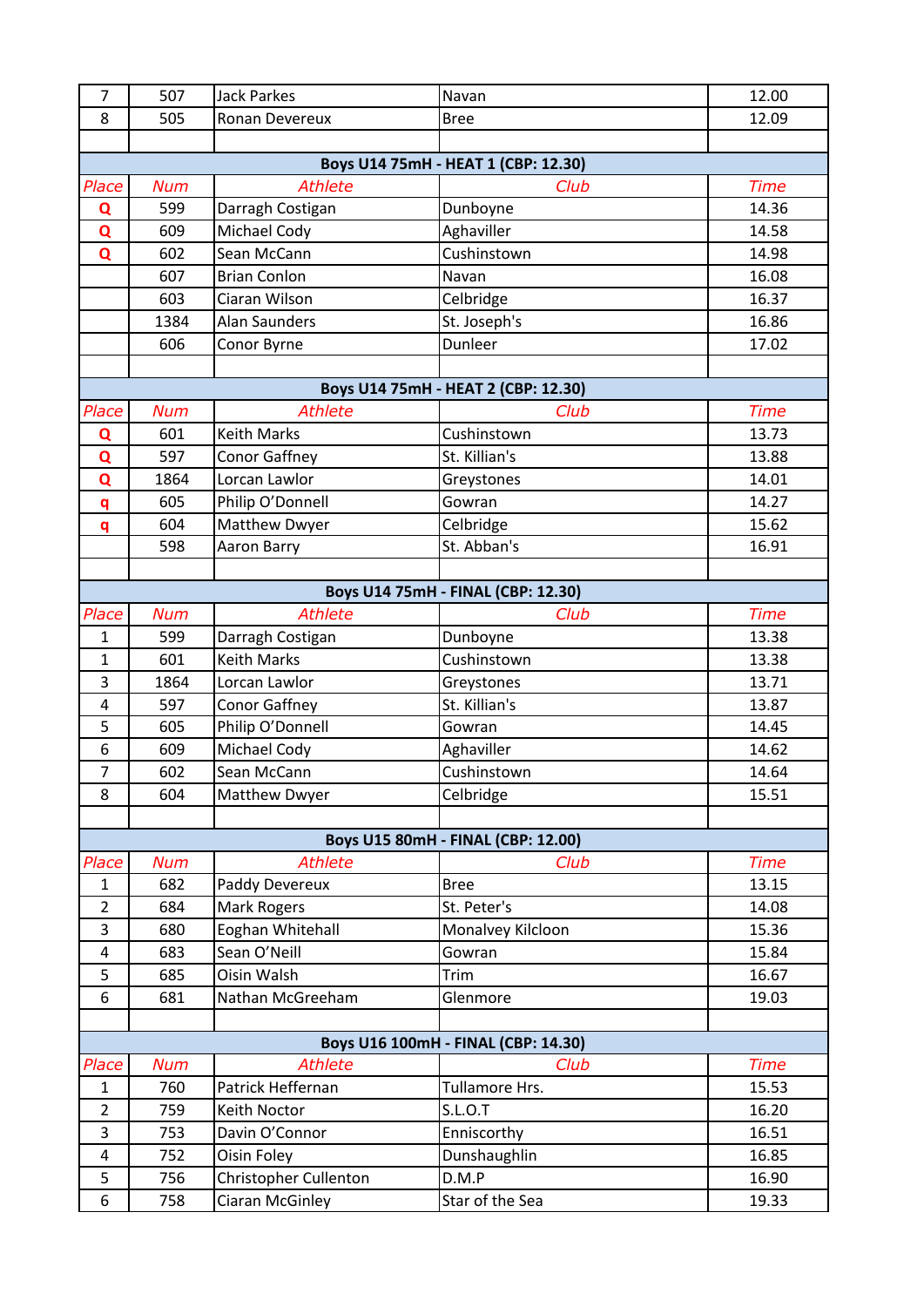| $\overline{7}$                     | 757        | Aiden Higgins          | Na Fianna                           | 21.46       |  |
|------------------------------------|------------|------------------------|-------------------------------------|-------------|--|
|                                    |            |                        |                                     |             |  |
|                                    |            |                        | Boys U17 100mH - FINAL (CBP: 13.80) |             |  |
| Place                              | <b>Num</b> | <b>Athlete</b>         | Club                                | <b>Time</b> |  |
| 1                                  | 1392       | <b>Eoin Power</b>      | St. Joseph's                        | 14.29       |  |
| $\overline{2}$                     | 812        | <b>Conor Daly</b>      | St. Abban's                         | 15.25       |  |
| 3                                  | 813        | Dylan Walsh            | <b>Bree</b>                         | 16.46       |  |
| 4                                  | 814        | <b>Barry Dardis</b>    | Na Fianna                           | 17.19       |  |
|                                    |            |                        |                                     |             |  |
|                                    |            |                        | Boys U18 110mH - FINAL (CBP: 13.80) |             |  |
| Place                              | <b>Num</b> | <b>Athlete</b>         | Club                                | <b>Time</b> |  |
| $\mathbf{1}$                       | 882        | Simon Doyle            | <b>S.L.O.T</b>                      | 19.12       |  |
|                                    |            |                        |                                     |             |  |
|                                    |            |                        | Boys U17 - 3000m (CBP: 9.01.84)     |             |  |
| Place                              | <b>Num</b> | <b>Athlete</b>         | Club                                | <b>Time</b> |  |
| $\mathbf{1}$                       | 839        | Darragh Fitzgibbon     | St. Coca's                          | 9.53.20     |  |
| $\overline{2}$                     | 835        | Kevin Brennan          | St. Abban's                         | 10.01.62    |  |
| 3                                  | 1988       | Donnacha O'Reilly      | North Laois                         | 10.10.24    |  |
| 4                                  | 834        | <b>Graeme Phillips</b> | Roundwood & District                | 10.14.21    |  |
| 5                                  | 851        | Sean Cullenton         | <b>North Laois</b>                  | 10.26.94    |  |
|                                    |            |                        |                                     |             |  |
|                                    |            |                        | Boys U18 - 3000m (CBP: 8.45.50)     |             |  |
| Place                              | <b>Num</b> | <b>Athlete</b>         | Club                                | <b>Time</b> |  |
| 1                                  | 836        | Carl Dunne             | Dunleer                             | 9.03.17     |  |
| $\overline{2}$                     | 891        | <b>Thomas Moran</b>    | Dunshaughlin                        | 9.34.26     |  |
| 3                                  | 1984       | Thomas Fagan           | Mullingar Hrs.                      | 9.41.28     |  |
| 4                                  | 837        | Shane Walsh            | Dunleer                             | 9.43.29     |  |
| 5                                  | 897        | <b>Tadgh Berkery</b>   | Dunleer                             | 10.23.53    |  |
|                                    |            |                        |                                     |             |  |
|                                    |            |                        | Boys U19 - 3000m (CBP: 8.51.00)     |             |  |
| Place                              | <b>Num</b> | <b>Athlete</b>         | Club                                | <b>Time</b> |  |
| $\mathbf{1}$                       | 934        | Liam Brady             | Tullamore Hrs.                      | 9.09.40     |  |
| $\overline{2}$                     | 916        | <b>Vinny Connolly</b>  | Mullingar Hrs.                      | 9.13.75     |  |
| 3                                  | 933        | Conor Rochford         | St. Senan's                         | 9.15.72     |  |
| 4                                  | 931        | Stephen Lawlor         | St. Abban's                         | 9.24.27     |  |
|                                    |            |                        |                                     |             |  |
|                                    |            |                        | Boys U17 400m - FINAL (CBP: 51.70)  |             |  |
| Place                              | <b>Num</b> | <b>Athlete</b>         | Club                                | <b>Time</b> |  |
| $\mathbf{1}$                       | 856        | Niall O'Reilly         | Glenmore                            | 54.08       |  |
| $\overline{2}$                     | 871        | Gavin Curran           | S.L.O.T                             | 55.11       |  |
| $\overline{3}$                     | 817        | Jonathan Lynn          | Glenmore                            | 55.12       |  |
| 4                                  | 874        | Darragh McNamara       | Tullamore Hrs.                      | 56.04       |  |
| 5                                  | 813        | Dylan Walsh            | <b>Bree</b>                         | 56.64       |  |
| 6                                  | 844        | Kalem Mahon            | Enniscorthy                         | 57.66       |  |
| $\overline{7}$                     | 870        | Niall McCabe           | Dunboyne                            | 58.41       |  |
| 8                                  | 831        | Luke Dunne             | Tullamore Hrs.                      | 58.99       |  |
| 9                                  | 869        | Cormac McGinn          | Glenmore                            | 1.01.04     |  |
| 10                                 | 864        | James Shanahan         | Tullamore Hrs.                      | 1.06.74     |  |
|                                    |            |                        |                                     |             |  |
| Boys U18 400m - FINAL (CBP: 49.60) |            |                        |                                     |             |  |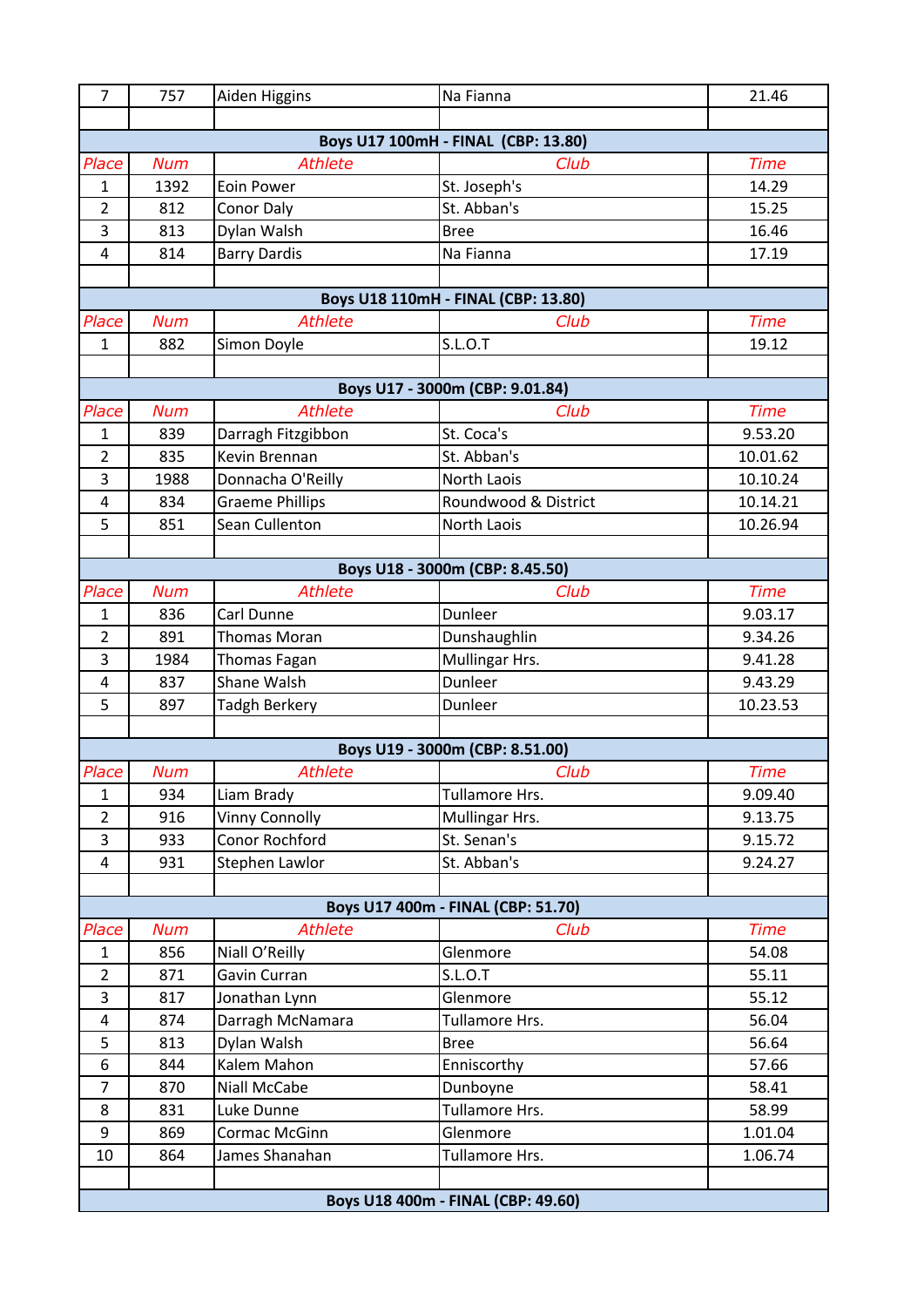| Place          | <b>Num</b> | <b>Athlete</b>                     | Club                                | <b>Time</b> |
|----------------|------------|------------------------------------|-------------------------------------|-------------|
| 1              | 1393       | <b>Jack Saunders</b>               | St. Joseph's                        | 52.18       |
| $\overline{2}$ | 1394       | <b>Richard Schoeman</b>            | St. Joseph's                        | 53.54       |
| 3              | 886        | Ian Boland                         | K.C.H                               | 53.96       |
| 4              | 887        | Michael Lanigan                    | K.C.H                               | 55.95       |
|                |            |                                    |                                     |             |
|                |            |                                    | Boys U19 400m - FINAL (CBP: 50.30)  |             |
| Place          | <b>Num</b> | <b>Athlete</b>                     | Club<br><b>North Laois</b>          | <b>Time</b> |
| $\mathbf{1}$   | 917        | Richard Agha Okoye<br>Warren Walsh |                                     | 54.88       |
| $\overline{2}$ | 925        |                                    | Mullingar Hrs.                      | 57.04       |
| 3              | 1858       | Jamie Hayes                        | <b>S.L.O.T</b>                      | 1.00.91     |
|                |            |                                    | Boys U17 100m - HEAT 1 (CBP: 10.90) |             |
| Place          | <b>Num</b> | <b>Athlete</b>                     | Club                                | <b>Time</b> |
| Q              | 818        | <b>Tony Stafford</b>               | Menapians                           | 12.05       |
| Q              | 822        | Padraig O'Driscoill                | D.M.P                               | 12.53       |
| Q              | 842        | <b>Eddie McGarry</b>               | Bohermeen                           | 12.59       |
| q              | 832        | Eoin Velaney                       | Tullamore Hrs.                      | 12.63       |
|                | 829        | Paddy Duff                         | Ardee & District                    | 12.71       |
|                | 814        | <b>Barry Dardis</b>                | Na Fianna                           | 12.88       |
|                |            |                                    |                                     |             |
|                |            |                                    | Boys U17 100m - HEAT 2 (CBP: 10.90) |             |
| Place          | <b>Num</b> | <b>Athlete</b>                     | Club                                | <b>Time</b> |
| Q              | 820        | Conor Wilson                       | Menapians                           | 12.08       |
| Q              | 830        | Sean Donegan                       | Tullamore Hrs.                      | 12.09       |
| Q              | 819        | Niall Flanagan                     | Cushinstown                         | 12.12       |
| $\mathbf{q}$   | 825        | Christopher Higgins                | Na Fianna                           | 12.67       |
|                | 816        | Denis Brophy                       | St. Abban's                         | 12.69       |
|                |            |                                    |                                     |             |
|                |            |                                    | Boys U17 100m - FINAL (CBP. 10.90)  |             |
| Place          | Num        | <b>Athlete</b>                     | Club                                | Time        |
| $\mathbf{1}$   | 820        | Conor Wilson                       | Menapians                           | 11.75       |
| $\overline{2}$ | 818        | <b>Tony Stafford</b>               | Menapians                           | 11.95       |
| 3              | 819        | Niall Flanagan                     | Cushinstown                         | 12.13       |
| $\overline{4}$ | 830        | Sean Donegan                       | Tullamore Hrs.                      | 12.16       |
| 5              | 832        | Eoin Velaney                       | Tullamore Hrs.                      | 12.51       |
| 6              | 822        | Padraig O'Driscoill                | D.M.P                               | 12.65       |
| $\overline{7}$ | 842        | <b>Eddie McGarry</b>               | Bohermeen                           | 12.69       |
| 8              | 825        | Christopher Higgins                | Na Fianna                           | 12.74       |
|                |            |                                    |                                     |             |
|                |            |                                    | Boys U18 100m - FINAL (CBP: 10.52)  |             |
| Place          | <b>Num</b> | <b>Athlete</b>                     | Club                                | <b>Time</b> |
| $\mathbf{1}$   | 884        | <b>Adam Dowling</b>                | <b>S.L.O.T</b>                      | 11.83       |
| $\overline{2}$ | 1393       | <b>Jack Saunders</b>               | St. Joseph's                        | 11.95       |
| 3              | 1852       | Efe Siode                          | Mullingar Hrs.                      | 12.07       |
| 4              | 882        | Simon Doyle                        | S.L.O.T                             | 12.29       |
| 5              | 1394       | Richard Schoeman                   | St. Joseph's                        | 12.30       |
| 6              | 902        | David McGeary                      | K.C.H                               | 12.50       |
| $\overline{7}$ | 899        | Simon Mernagh                      | St. Paul's                          | 12.99       |
| 8              | 908        | Daniel Kearney                     | Crookstown Millview                 | 13.35       |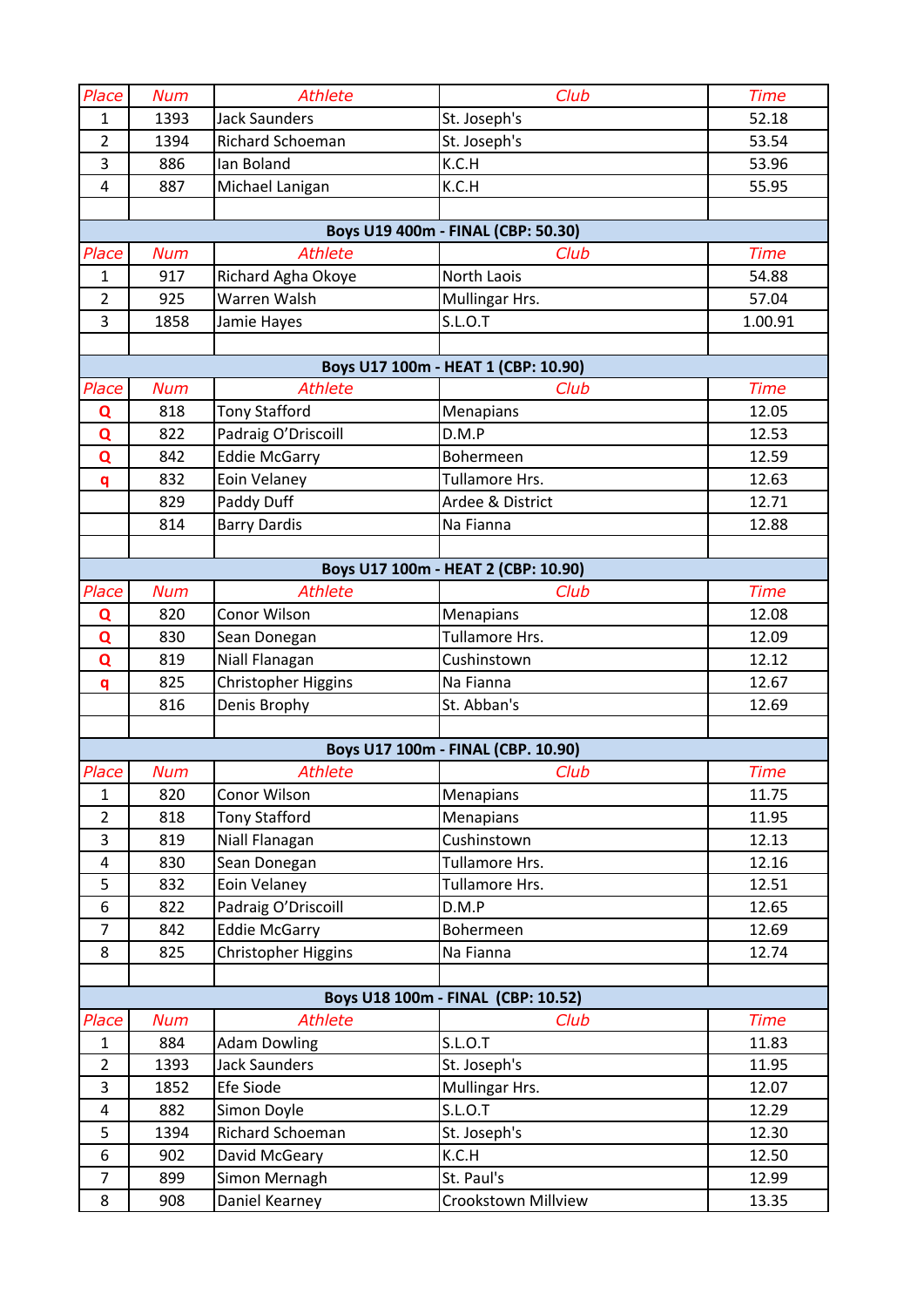| Boys U19 100m - FINAL (CBP: 11.00) |                                     |                                       |                                      |                |  |  |
|------------------------------------|-------------------------------------|---------------------------------------|--------------------------------------|----------------|--|--|
| Place                              | <b>Num</b>                          | <b>Athlete</b>                        | Club                                 | <b>Time</b>    |  |  |
| $\mathbf{1}$                       | 922                                 | Ferdia Kenny                          | Greystones                           | 11.60          |  |  |
| $\overline{2}$                     | 1850                                | Clive Kennington                      | Menapians                            | 11.64          |  |  |
| 3                                  | 917                                 | Richard Agha Okoye                    | North Laois                          | 11.66          |  |  |
| 4                                  | 1986                                | DJ Sokunbi                            | Mullingar Hrs.                       | 11.91          |  |  |
| 5                                  | 921                                 | Stephen Brennan                       | Castlecomer                          | 15.03          |  |  |
|                                    |                                     |                                       |                                      |                |  |  |
|                                    |                                     |                                       | Boys U17 800m - FINAL (CBP: 1.57.08) |                |  |  |
| Place                              | <b>Num</b>                          | <b>Athlete</b>                        | Club                                 | <b>Time</b>    |  |  |
| 1                                  | 860                                 | Eoin Murphy                           | Newbridge                            | 2.03.49        |  |  |
| $\overline{2}$                     | 861                                 | <b>Brian Slattery</b>                 | St. Benedict's                       | 2.03.73        |  |  |
| 3                                  | 826                                 | Eamon Wallace                         | Ratoath                              | 2.07.35        |  |  |
| $\overline{4}$                     | 857                                 | Chris Finn                            | North Laois                          | 2.08.77        |  |  |
| 5                                  | 855                                 | Conor Shovlin                         | St. Killian's                        | 2.11.29        |  |  |
| 6                                  | 862                                 | Stephen Nea                           | Mullingar Hrs.                       | 2.11.92        |  |  |
| $\overline{7}$                     | 854                                 | Christopher Buggy                     | St. Abban's                          | 2.12.56        |  |  |
| 8                                  | 859                                 | Sam Bingham                           | Dunleer                              | 2.23.32        |  |  |
|                                    |                                     |                                       |                                      |                |  |  |
|                                    |                                     |                                       | Boys U18 800m - FINAL (CBP: 1.55.10) |                |  |  |
| Place                              | <b>Num</b>                          | <b>Athlete</b>                        | Club                                 | <b>Time</b>    |  |  |
| 1                                  | 889                                 | <b>Robert Yorke</b>                   | Mullingar Hrs.                       | 1.58.71        |  |  |
| $\overline{2}$                     | 892                                 | Stephen Attride                       | St. Abban's                          | 1.59.21        |  |  |
| 3                                  | 890                                 | <b>Shawn McCormack</b>                | Gowran                               | 2.05.86        |  |  |
| 4                                  | 888                                 | <b>Adam Daly</b>                      | Mullingar Hrs.                       | 2.10.16        |  |  |
| 5                                  | 893                                 | Ronan Marah                           | Roundwood & District                 | 2.19.27        |  |  |
|                                    |                                     |                                       |                                      |                |  |  |
|                                    |                                     |                                       | Boys U19 800m - FINAL (CBP: 1.53.30) |                |  |  |
| Place                              | <b>Num</b>                          | <b>Athlete</b>                        | Club                                 | <b>Time</b>    |  |  |
| $\mathbf 1$                        | 928                                 | Daniel Aylsbury                       | St. Abban's                          | 2.07.27        |  |  |
| $\overline{2}$                     | 927                                 | Jonathan Phillips                     | Roundwood & District                 | 2.10.19        |  |  |
| 3                                  | 1858                                | Jamie Hayes                           | <b>S.L.O.T</b>                       | 2.36.94        |  |  |
|                                    |                                     |                                       |                                      |                |  |  |
|                                    |                                     |                                       | Boys U14 200m - HEAT 1 (CBP. 24.70)  |                |  |  |
| Place                              | <b>Num</b>                          | <b>Athlete</b>                        | Club                                 | <b>Time</b>    |  |  |
| Q                                  | 618                                 | Mervyn Harris                         | Mullingar Hrs.                       | 28.44          |  |  |
| Q                                  | 613<br>616                          | Lorcan Everard<br><b>Brian Conlon</b> | Celbridge<br>Navan                   | 29.59<br>30.28 |  |  |
| $\mathbf{q}$                       | 1864                                | Lorcan Lawlor                         | Greystones                           | 31.01          |  |  |
|                                    | 602                                 | Sean McCann                           | Cushinstown                          | 31.33          |  |  |
|                                    | 620                                 | Mark Whittaker                        | Tullamore Hrs.                       | 32.13          |  |  |
|                                    | 606                                 | Conor Byrne                           | Dunleer                              | 32.46          |  |  |
|                                    |                                     |                                       |                                      |                |  |  |
|                                    | Boys U14 200m - HEAT 2 (CBP. 24.70) |                                       |                                      |                |  |  |
| Place                              | <b>Num</b>                          | <b>Athlete</b>                        | Club                                 | <b>Time</b>    |  |  |
| Q                                  | 1386                                | <b>Paul Manning</b>                   | St. Joseph's                         | 28.45          |  |  |
| Q                                  | 638                                 | Cormac Walsh                          | <b>Bree</b>                          | 29.57          |  |  |
|                                    | 656                                 | Darragh Clarke                        | Star of the Sea                      | 30.41          |  |  |
|                                    | 610                                 | Cormac Barry                          | Glenmore                             | 30.81          |  |  |
|                                    |                                     |                                       |                                      |                |  |  |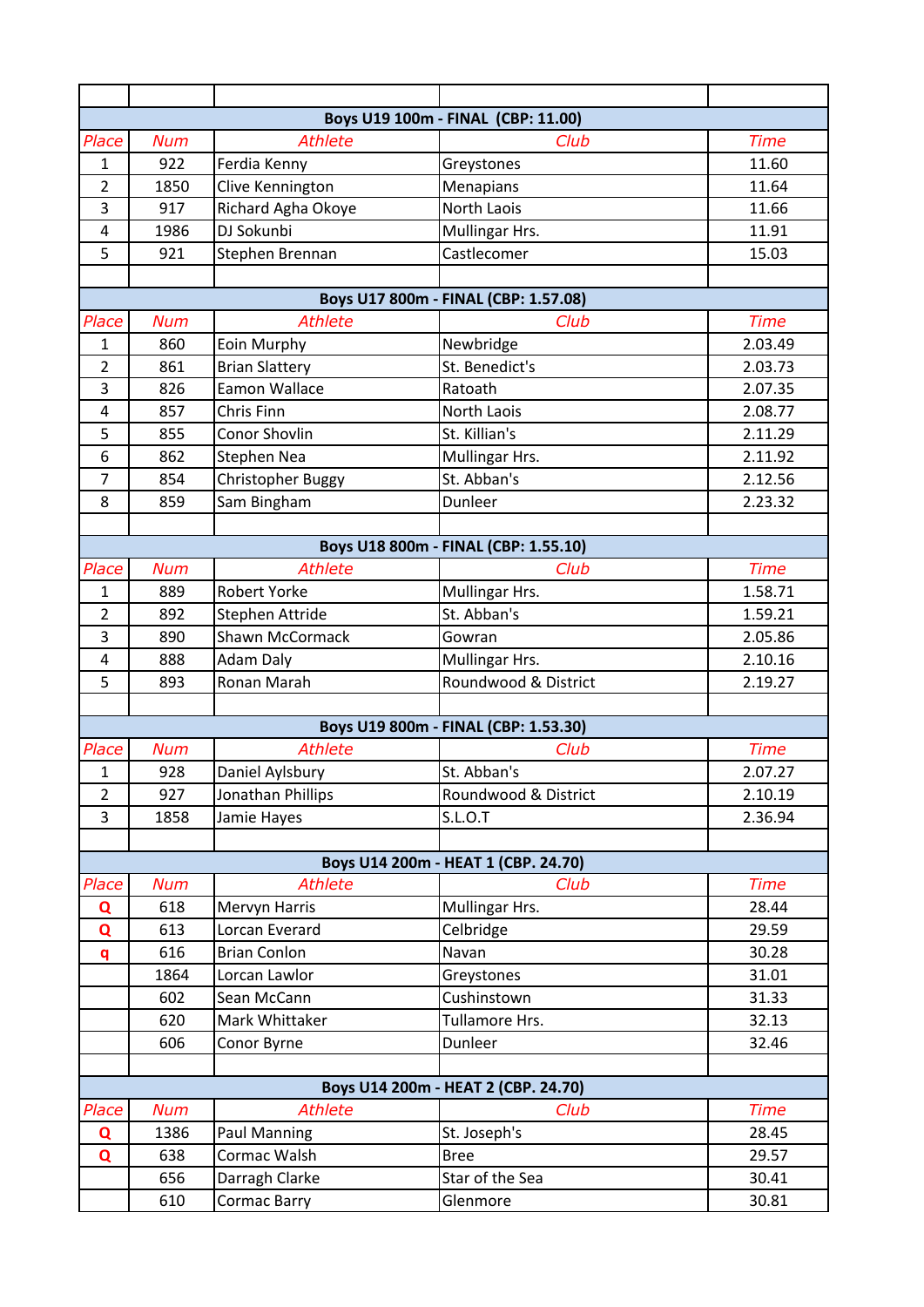|                | 592        | Jack Kyle                                | Celbridge                           | 31.52          |
|----------------|------------|------------------------------------------|-------------------------------------|----------------|
|                | 639        | Aaron Hennessy                           | Crookstown Millview                 | 32.02          |
|                |            |                                          |                                     |                |
|                |            |                                          | Boys U14 200m - HEAT 3 (CBP. 24.70) |                |
| Place          | <b>Num</b> | <b>Athlete</b>                           | Club                                | <b>Time</b>    |
| Q              | 596        | Aaron Kelly                              | Dunshaughlin                        | 27.28          |
| Q              | 611        | Luke McCabe                              | Cushinstown                         | 29.05          |
| q              | 619        | Eoin Sheridan                            | Mullingar Hrs.                      | 29.50          |
|                | 612        | <b>Daniel Cahill</b>                     | Celbridge                           | 30.86          |
|                | 598        | Aaron Barry                              | St. Abban's                         | 32.12          |
|                | 615        | Luke O'Brien                             | Boyne                               | 33.04          |
|                |            |                                          |                                     |                |
|                |            |                                          | Boys U14 200m - FINAL (CBP. 24.70)  |                |
| Place          | <b>Num</b> | <b>Athlete</b>                           | Club                                | <b>Time</b>    |
| 1              | 1386       | <b>Paul Manning</b>                      | St. Joseph's                        | 25.71          |
| $\overline{2}$ | 596        | Aaron Kelly                              | Dunshaughlin                        | 26.89          |
| $\overline{3}$ | 618        | Mervyn Harris                            | Mullingar Hrs.                      | 27.60          |
| $\overline{4}$ | 611        | Luke McCabe                              | Cushinstown                         | 27.70          |
| 5              | 613        | Lorcan Everard                           | Celbridge                           | 28.32          |
| 6              | 638        | Cormac Walsh                             | <b>Bree</b>                         | 28.75          |
| $\overline{7}$ | 619        | Eoin Sheridan                            | Mullingar Hrs.                      | 29.29          |
| 8              | 616        | <b>Brian Conlon</b>                      | Navan                               | 29.74          |
|                |            |                                          |                                     |                |
|                |            |                                          | Boys U15 200m - HEAT 1 (CBP. 24.00) |                |
| Place          | <b>Num</b> | <b>Athlete</b>                           | Club                                | <b>Time</b>    |
| Q              | 701        | Dean Power                               | Tullamore Hrs.                      | 24.99          |
| Q              | 698        | Owen Scully                              | <b>S.L.O.T</b>                      | 25.00          |
| Q              | 690        | <b>Conor Durnin</b>                      | Glenmore                            | 26.12          |
| q              | 1993       | Craig Dwyer                              | Enniscorthy                         | 26.80          |
| q              | 695        | Caoilte Hickey                           | St. Peter's                         | 27.07          |
|                | 1857       | Jonathan Lawlor                          | St. Finian's                        | 28.57          |
|                | 683        | Sean O'Neill                             | Gowran                              | <b>NT</b>      |
|                | 700        | David Whittaker                          | Tullamore Hrs.                      | <b>NT</b>      |
|                |            |                                          |                                     |                |
|                |            |                                          | Boys U15 200m - HEAT 2 (CBP. 24.00) |                |
| Place          | <b>Num</b> | <b>Athlete</b>                           | Club                                | <b>Time</b>    |
| Q              | 694        | Nial Delahunt                            | <b>Naas</b>                         | 26.45          |
| Q              | 699<br>697 | <b>Dermott McGuill</b><br>Sean McCullagh | <b>S.L.O.T</b><br>Navan             | 27.22<br>27.39 |
| Q              | 696        | William Kennedy                          | Parnell                             | 27.64          |
|                | 689        | Ciaran Joyce                             | Enniscorthy                         | 27.67          |
|                | 691        | Dale M Butler                            | Menapians                           | 28.39          |
|                | 688        | Andrew Buttner                           | St. Andrew's                        | 29.82          |
|                | 693        | Evan Foley                               | Gowran                              | 36.58          |
|                |            |                                          |                                     |                |
|                |            |                                          | Boys U15 200m - FINAL (CBP. 24.00)  |                |
| Place          | <b>Num</b> | <b>Athlete</b>                           | Club                                | <b>Time</b>    |
| $\mathbf{1}$   | 698        | Owen Scully                              | <b>S.L.O.T</b>                      | 25.00          |
| $\overline{2}$ | 701        | Dean Power                               | Tullamore Hrs.                      | 25.14          |
| 3              | 694        | Nial Delahunt                            | <b>Naas</b>                         | 26.08          |
|                |            |                                          |                                     |                |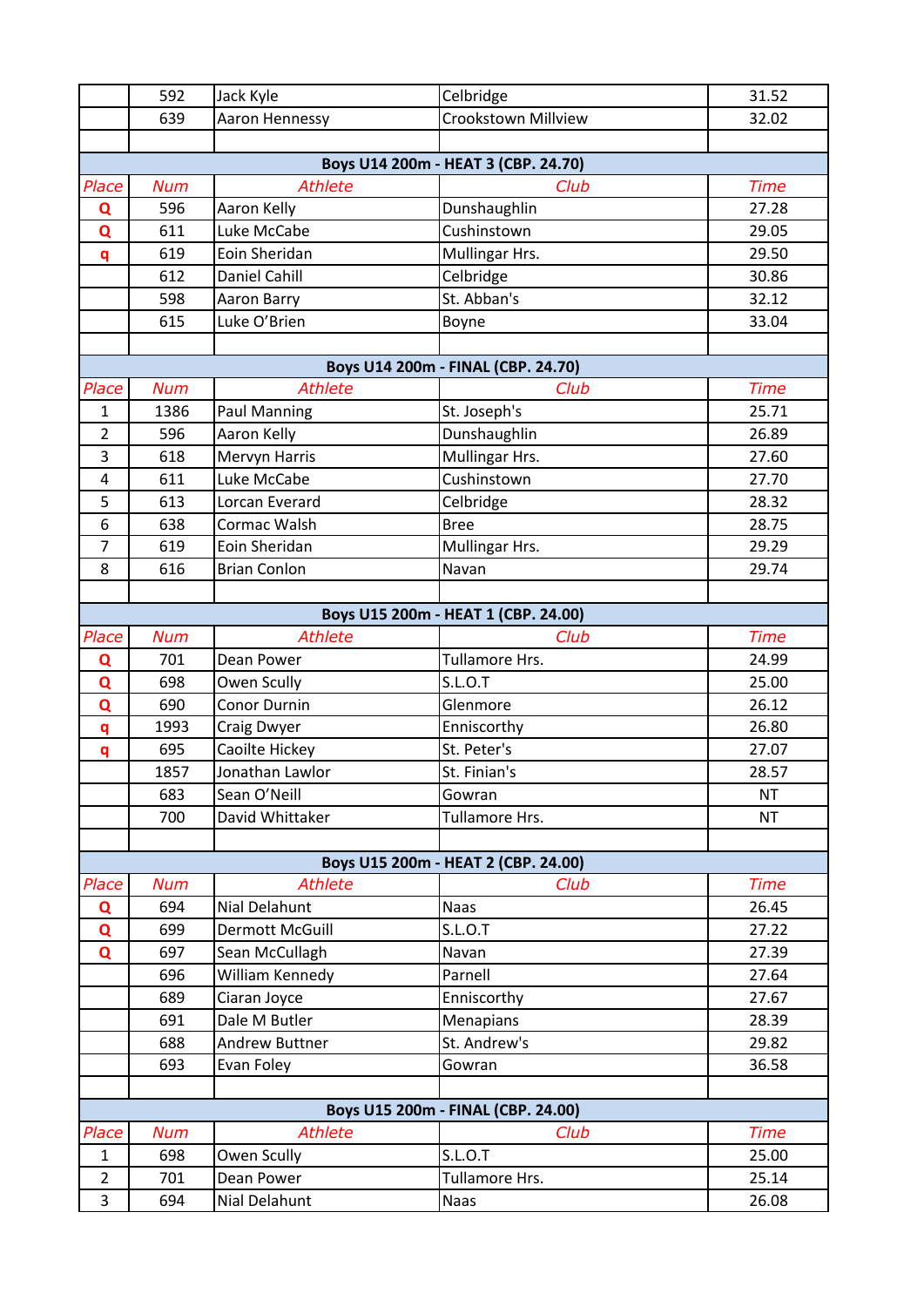| 4              | 690        | <b>Conor Durnin</b>     | Glenmore                            | 26.56       |
|----------------|------------|-------------------------|-------------------------------------|-------------|
| 5              | 699        | <b>Dermott McGuill</b>  | S.L.O.T                             | 27.24       |
| 6              | 695        | Caoilte Hickey          | St. Peter's                         | 27.47       |
| $\overline{7}$ | 697        |                         |                                     |             |
|                |            | Sean McCullagh          | Navan                               | 27.83       |
|                |            |                         |                                     |             |
|                |            | Athlete                 | Boys U16 200m - HEAT 1 (CBP: 22.60) | <b>Time</b> |
| Place          | <b>Num</b> |                         | Club                                |             |
| Q              | 762        | Colin Nolan             | Enniscorthy                         | <b>NT</b>   |
| Q              | 765        | Jamie Cullen            | Parnell                             | <b>NT</b>   |
| Q              | 752        | Oisin Foley             | Dunshaughlin                        | <b>NT</b>   |
| $\mathbf Q$    | 760        | Patrick Heffernan       | Tullamore Hrs.                      | <b>NT</b>   |
|                | 766        | <b>Ben McCabe</b>       | Mullingar Hrs.                      | <b>NT</b>   |
|                | 759        | Keith Noctor            | S.L.O.T                             | <b>NT</b>   |
|                |            |                         |                                     |             |
|                |            |                         | Boys U16 200m - HEAT 2 (CBP: 22.60) |             |
| Place          | <b>Num</b> | <b>Athlete</b>          | Club                                | <b>Time</b> |
| Q              | 768        | Marcus Lawler           | S.L.O.T                             | 23.65       |
| Q              | 1867       | Shane Whelan            | St. Killian's                       | 25.62       |
| $\mathbf Q$    | 761        | <b>Matthew Connolly</b> | St. Andrew's                        | 25.87       |
| $\mathbf Q$    | 763        | Eoghan Buggy            | St. Abban's                         | 26.17       |
|                | 767        | <b>Mark Furey</b>       | S.L.O.T                             | 26.78       |
|                | 754        | Patrick Kyne            | Newbridge                           | 31.44       |
|                |            |                         |                                     |             |
|                |            |                         | Boys U16 200m - FINAL (CBP: 22.6)   |             |
| Place          | <b>Num</b> | <b>Athlete</b>          | Club                                | <b>Time</b> |
| $\mathbf{1}$   | 768        | Marcus Lawler           | S.L.O.T                             | 23.06       |
| $\overline{2}$ | 762        | Colin Nolan             | Enniscorthy                         | 24.73       |
| 3              | 765        | Jamie Cullen            | Parnell                             | 24.92       |
| 4              | 752        | Oisin Foley             | Dunshaughlin                        | 25.26       |
| 5              | 1867       | Shane Whelan            | St. Killian's                       | 26.14       |
|                |            |                         |                                     |             |
|                |            |                         | Boys U14 - 1500m (CBP. 4.26.98)     |             |
| Place          | <b>Num</b> | <b>Athlete</b>          | Club                                | <b>Time</b> |
| $\mathbf{1}$   | 631        | <b>Barry Mooney</b>     | Tullamore Hrs.                      | 4.55.85     |
| $\overline{2}$ | 594        | Oisin Quinn             | Mullingar Hrs.                      | 4.56.53     |
| 3              | 623        | <b>Cormac Buggy</b>     | Gowran                              | 4.47.41     |
| 4              | 627        | <b>Oisin Fitzsimons</b> | St. Coca's                          | 4.58.89     |
| 5              | 626        | Shaun Lloyd             | Eire Óg                             | 5.04.45     |
| 6              | 633        | Cillian Browne          | Greystones                          | 5.08.36     |
| $\overline{7}$ | 629        | Daire McConnon          | Ardee & District                    | 5.13.25     |
| 8              | 622        | Sean Flanagan           | Le Cheile                           | 5.16.75     |
| 9              | 592        | Jack Kyle               | Celbridge                           | 5.22.51     |
| 10             | 625        | Patrick Maher           | K.C.H                               | 5.26.40     |
| 11             | 632        | Glen Cunningham         | Tullamore Hrs.                      | 5.54.28     |
|                |            |                         |                                     |             |
|                |            |                         | Boys U15 - 1500m (CBP. 4.26.70)     |             |
| Place          | <b>Num</b> | <b>Athlete</b>          | Club                                | <b>Time</b> |
| $\mathbf{1}$   | 715        | Jack Reid               | Mullingar Hrs.                      | 4.28.36     |
| $\overline{2}$ | 712        | Andrew Coscoran         | Star of the Sea                     | 4.28.54     |
| 3              | 717        | Hugh Morgan             | St. Senan's                         | 4.31.71     |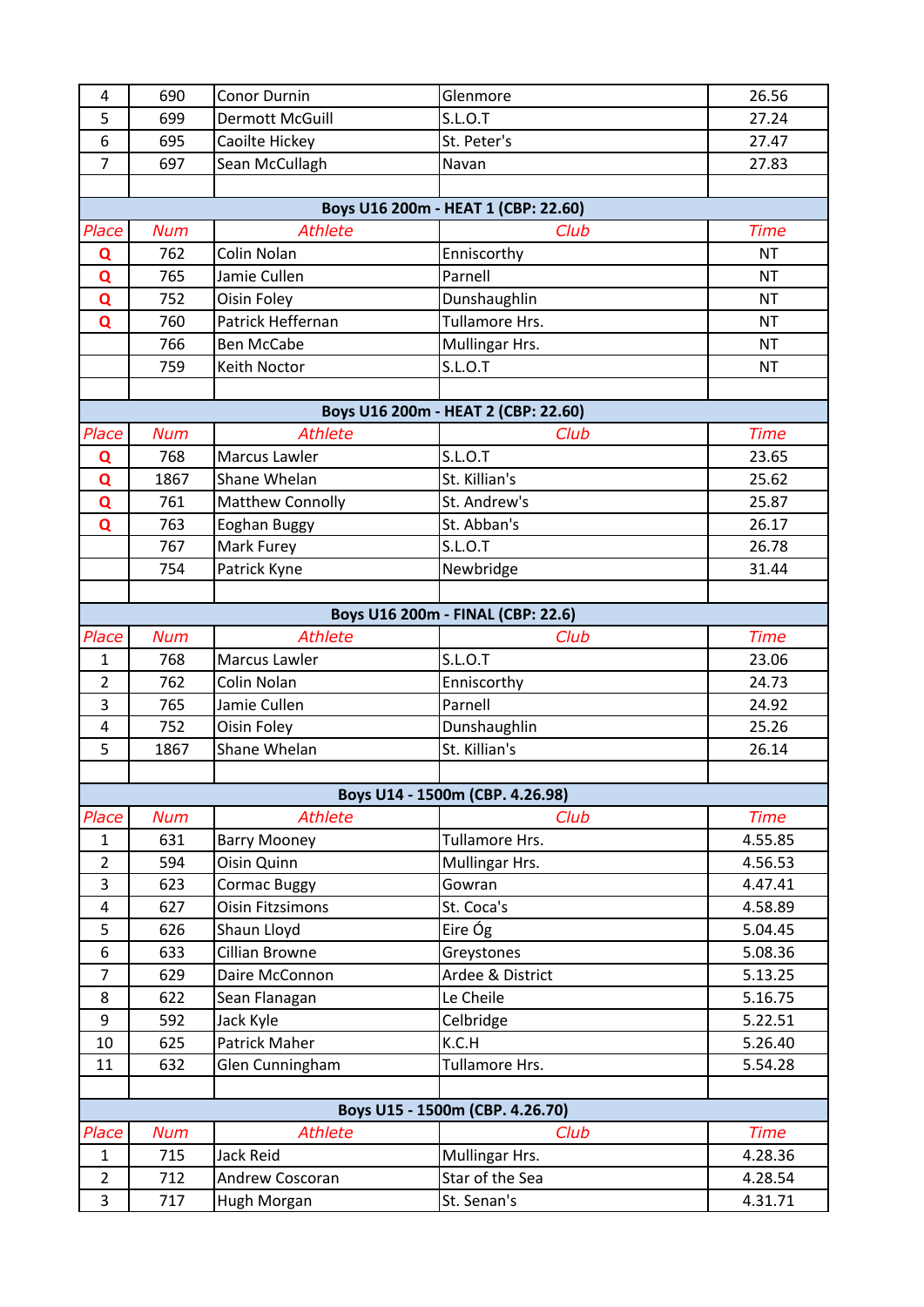| 4                       | 710                                               | Liam O'Reilly        | Mullingar Hrs.                                    | 4.37.61     |  |  |
|-------------------------|---------------------------------------------------|----------------------|---------------------------------------------------|-------------|--|--|
| 5                       | 708                                               | <b>Brian McGrath</b> | Bohermeen                                         | 4.38.50     |  |  |
| 6                       | 702                                               | Gavin Maher          | Dunshaughlin                                      | 4.39.00     |  |  |
| $\overline{7}$          | 705                                               | Aonghus Meehan       | Dunleer                                           | 4.41.60     |  |  |
| 8                       | 707                                               | James Tyrell         | Parnell                                           | 4.42.78     |  |  |
| 9                       | 704                                               | James Moore          | St. Abban's                                       | 4.43.77     |  |  |
| 10                      | 711                                               | Padraig Moran        | Mullingar Hrs.                                    | 4.49.43     |  |  |
| 11                      | 713                                               | Nathan Walsh         | S.L.O.T                                           | 4.57.32     |  |  |
| 12                      | 716                                               | <b>Niall Kelly</b>   | Kildare                                           | 5.01.11     |  |  |
| 13                      | 706                                               | Robin Mooney         | <b>Inbhear Dee</b>                                | 5.19.26     |  |  |
|                         |                                                   |                      |                                                   |             |  |  |
|                         |                                                   |                      | Boys U16 - 1500m (CBP. 4.11.90)                   |             |  |  |
| Place                   | <b>Num</b>                                        | <b>Athlete</b>       | Club                                              | <b>Time</b> |  |  |
| $\mathbf{1}$            | 774                                               | Aaron Hanlon         | Dunleer                                           | 4.20.14     |  |  |
| $\overline{2}$          | 783                                               | Danny Lawler         | S.L.O.T                                           | 4.20.69     |  |  |
| 3                       | 778                                               | Thomas Lynn          | Mullingar Hrs.                                    | 4.21.73     |  |  |
| $\overline{\mathbf{r}}$ | 776                                               | Stephen Gorman       | Adamstown                                         | 4.36.70     |  |  |
| 5                       | 706                                               | Robin Mooney         | <b>Inbhear Dee</b>                                | 4.36.91     |  |  |
| 6                       | 786                                               | <b>Eoin Taggart</b>  | Greystones                                        | 4.40.72     |  |  |
| $\overline{7}$          | 782                                               | <b>Robert Tully</b>  | Star of the Sea                                   | 4.42.74     |  |  |
| 8                       | 772                                               | David Mulhare        | North Laois                                       | 4.48.44     |  |  |
| 9                       | 779                                               | Ryan Blundell        | Mullingar Hrs.                                    | 4.52.44     |  |  |
| 10                      | 787                                               | Conor Hogan          | North Laois                                       | 4.54.33     |  |  |
| 11                      | 758                                               | Ciaran McGinley      | Star of the Sea                                   | 5.08.63     |  |  |
| 12                      | 781                                               | <b>Jim Marry</b>     | Star of the Sea                                   | 5.11.78     |  |  |
| 13                      | 784                                               | Cormac Donovan       | Tullamore Hrs.                                    | 5.13.36     |  |  |
| 14                      | 1997                                              | Michael Flood        | St. Brigid's                                      | 5.14.95     |  |  |
| 15                      | 771                                               | Joseph Barry         | St. Abban's                                       | 5.15.71     |  |  |
| 16                      | 777                                               | Matthew E Hayden     | <b>Ballon Rathoe</b>                              | 5.16.95     |  |  |
|                         |                                                   |                      |                                                   |             |  |  |
|                         |                                                   |                      | Boys U13 - 4*100m Inter County Relay (CBP: 55.22) |             |  |  |
| Place                   | <b>Num</b>                                        |                      | County                                            | <b>Time</b> |  |  |
| $\mathbf{1}$            | 1980                                              |                      | Wexford                                           | 53.90       |  |  |
| $\overline{2}$          | 1972                                              |                      | Carlow                                            | 55.80       |  |  |
| 3                       | 1969                                              |                      | Louth                                             | 58.50       |  |  |
| 4                       | 1963                                              |                      | Kilkenny                                          | 59.90       |  |  |
| 5                       | 1952                                              |                      | Meath                                             | 1.02.70     |  |  |
|                         |                                                   |                      |                                                   |             |  |  |
|                         |                                                   |                      | Boys U15 - 4*100m Inter County Relay (CBP: 50.54) |             |  |  |
| Place                   | <b>Num</b>                                        |                      | County                                            | <b>Time</b> |  |  |
| 1                       | 1982                                              |                      | Carlow                                            | 51.10       |  |  |
| $\overline{2}$          | 1978                                              |                      | Wexford                                           | 52.10       |  |  |
| 3                       | 1962                                              |                      | Kilkenny                                          | 53.60       |  |  |
| 4                       | 1949                                              |                      | Louth                                             | 53.80       |  |  |
| 5                       | 1948                                              |                      | Meath                                             | 56.50       |  |  |
|                         | Boys U17 - 4*100m Inter County Relay (CBP: 45.90) |                      |                                                   |             |  |  |
|                         |                                                   |                      |                                                   |             |  |  |
| Place                   | <b>Num</b>                                        |                      | County                                            | <b>Time</b> |  |  |
| $\mathbf{1}$            | 1956                                              |                      | Wexford                                           | 45.03       |  |  |
| $\overline{2}$          | 1968                                              |                      | Carlow                                            | 46.70       |  |  |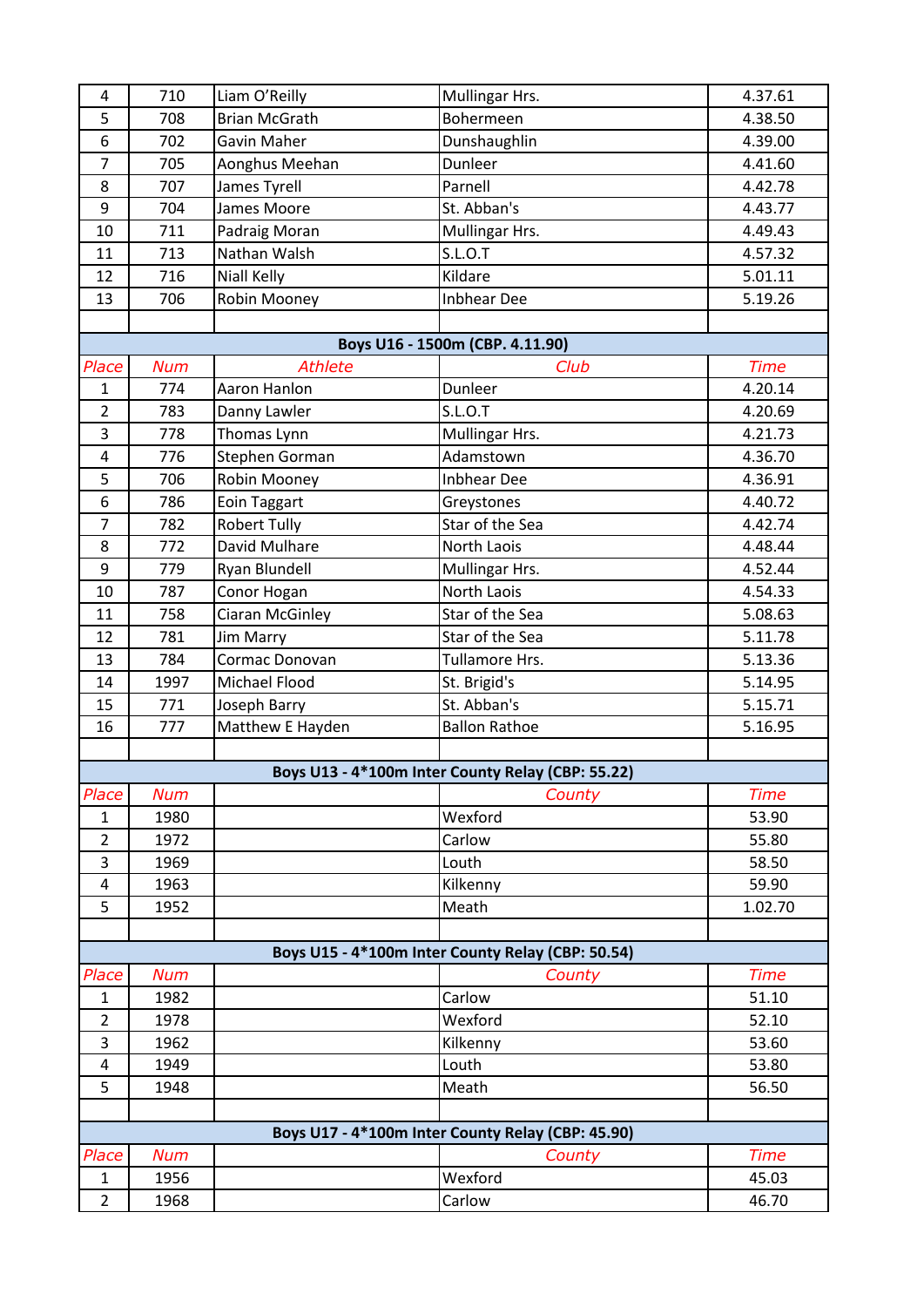| 3                   | 830        |                                   | Offaly                                            | 47.98         |
|---------------------|------------|-----------------------------------|---------------------------------------------------|---------------|
| 4                   | 1976       |                                   | Louth                                             | 47.99         |
| 5                   | 1947       |                                   | Meath                                             | 48.78         |
|                     |            |                                   |                                                   |               |
|                     |            |                                   | Boys U19 - 4*100m Inter County Relay (CBP: 45.50) |               |
| Place               | <b>Num</b> |                                   | County                                            | <b>Time</b>   |
| $\mathbf{1}$        | 1958       |                                   | Kilkenny                                          | 46.53         |
|                     | 888        |                                   | Westmeath                                         | <b>DSQ</b>    |
|                     |            |                                   |                                                   |               |
|                     |            |                                   |                                                   |               |
|                     |            |                                   | <b>Athletics Leinster</b>                         |               |
|                     |            |                                   | Juvenile T&F Championships - DAY 1 FIELD RESULTS  |               |
|                     |            |                                   |                                                   |               |
|                     |            |                                   | Boys U13 - High Jump (CBP: 1.48)                  |               |
| Place               | <b>Num</b> | <b>Athlete</b>                    | Club                                              | Height        |
| $\mathbf{1}$        | 516        | Victor Costello                   | Aghaviller                                        | 1.42          |
| $\overline{2}$      | 524        | <b>Jack Manning</b>               | K.C.H                                             | 1.36          |
| 3                   | 504        | Jordan Leech                      | Cushinstown                                       | 1.30          |
| 3                   | 522        | Alan Murtagh                      | Cushinstown                                       | 1.30          |
| 5                   | 509        | Eoghan Monaghan                   | Bohermeen                                         | 1.25          |
| 5                   | 523        | <b>Tyler Lennon</b>               | Gowran                                            | 1.25          |
| $\overline{7}$      | 519        | Sean Keohe                        | St. Pat's                                         | 1.20          |
| 8                   | 526        | <b>Shane McGeary</b>              | K.C.H                                             | 1.15          |
| 8                   | 520        | Peter O'Connor                    | Enniscorthy                                       | 1.15          |
| 10                  | 527        | <b>Brendan Leacy</b>              | Ardee & District                                  | 1.15          |
| 11                  | 525        | Conal Whelan                      | K.C.H                                             | 1.15          |
| 12                  | 518        | Luke Donoghue                     | Greystones                                        | 1.15          |
|                     |            |                                   |                                                   |               |
|                     |            |                                   | Boys U15 - High Jump (CBP: 1.76)                  |               |
| Place               | <b>Num</b> | <b>Athlete</b>                    | Club                                              | Height        |
| 1                   | 684        | Mark Rogers                       | St. Peter's                                       | 1.74          |
| $\overline{2}$      | 719        | Aaron Whelan                      | St. Abban's                                       | 1.60          |
| 3                   | 687        | Donal Kearns                      | Tara                                              | 1.45          |
| $\overline{4}$<br>5 | 721<br>681 | Aaron Donovan<br>Nathan McGreeham | Menapians<br>Glenmore                             | 1.45<br>1.40  |
| 6                   | 720        | <b>Niall Farrell</b>              | Glenmore                                          | 1.40          |
| $\overline{7}$      | 683        | Sean O'Neill                      | Gowran                                            | 1.35          |
| 8                   | 685        | Oisin Walsh                       | Trim                                              | 1.30          |
| 9                   | 722        | Dugan Rabat                       | Gowran                                            | 1.25          |
|                     |            |                                   |                                                   |               |
|                     |            |                                   | Boys U17 - High Jump (CBP: 1.85)                  |               |
| Place               | <b>Num</b> | <b>Athlete</b>                    | Club                                              | <b>Height</b> |
| $\mathbf{1}$        | 840        | Lorcan Murphy                     | <b>Bray Runners</b>                               | 1.80          |
| $\overline{2}$      | 812        | Conor Daly                        | St. Abban's                                       | 1.80          |
| 3                   | 843        | Luke Allen                        | St. Coca's                                        | 1.80          |
| $\overline{4}$      | 1392       | Eoin Power                        | St. Joseph's                                      | 1.65          |
| 5                   | 823        | Harry Ardiff                      | Na Fianna                                         | 1.45          |
|                     |            |                                   |                                                   |               |
|                     |            |                                   | Boys U19 - High Jump (CBP: 2.00)                  |               |
| Place               | <b>Num</b> | <b>Athlete</b>                    | Club                                              | <b>Height</b> |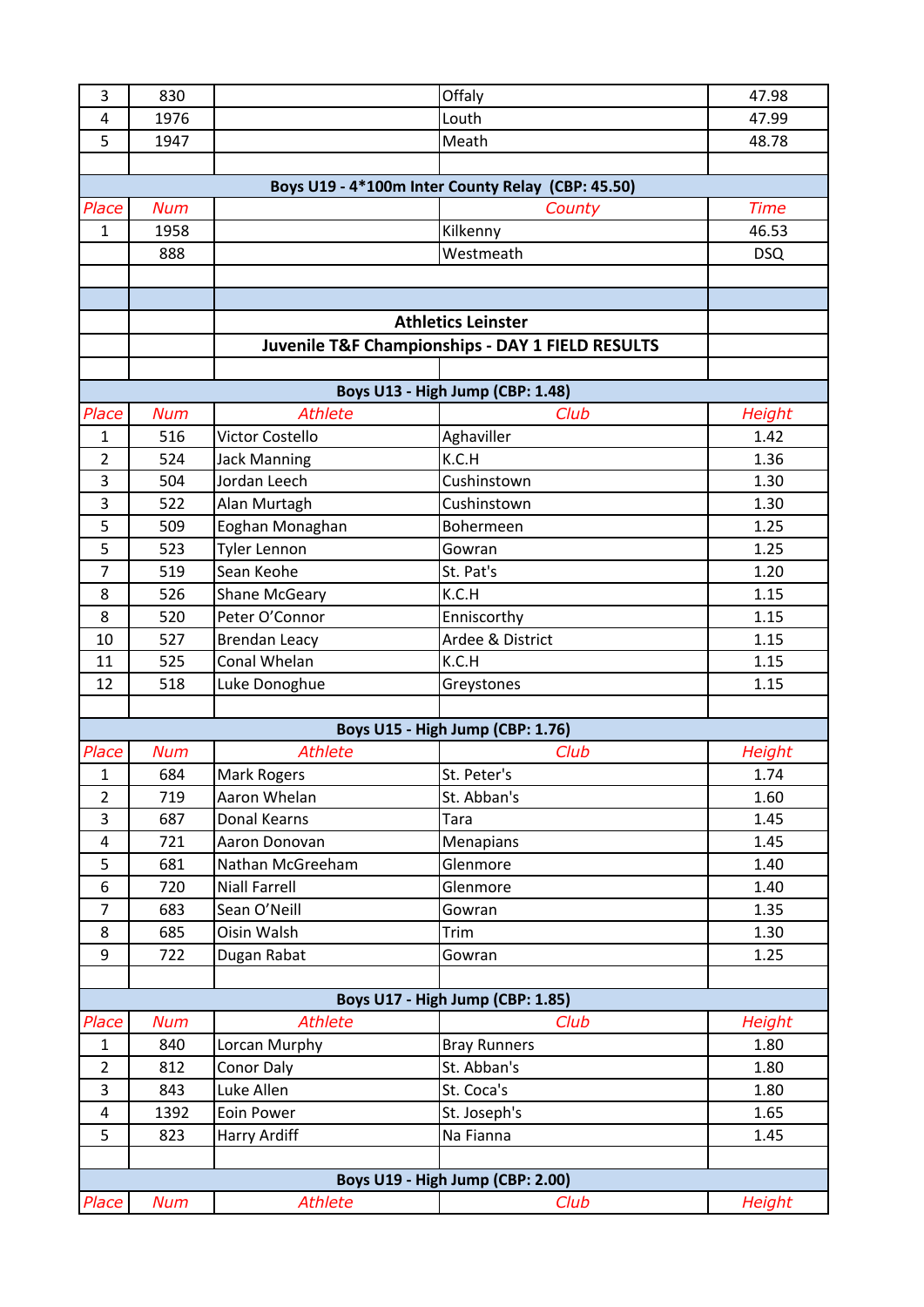| $\mathbf{1}$                        | 937        | Michael Bowler       | Caim                                | 1.94            |  |
|-------------------------------------|------------|----------------------|-------------------------------------|-----------------|--|
| 2                                   | 947        | Eoghan Kavanagh      | Caim                                | 1.70            |  |
|                                     |            |                      |                                     |                 |  |
| Boys U17 - Triple Jump (CBP: 13.29) |            |                      |                                     |                 |  |
| Place                               | <b>Num</b> | <b>Athlete</b>       | Club                                | <b>Distance</b> |  |
| $\mathbf{1}$                        | 812        | <b>Conor Daly</b>    | St. Abban's                         | 11.87           |  |
| $\overline{2}$                      | 853        | Cormac Everard       | K.C.H                               | 11.71           |  |
| 3                                   | 854        | Christopher Buggy    | St. Abban's                         | 11.35           |  |
| $\overline{4}$                      | 822        | Padraig O'Driscoill  | D.M.P                               | 10.53           |  |
| 5                                   | 844        | Kalem Mahon          | Enniscorthy                         | 10.52           |  |
| 6                                   | 852        | Seppi Lysaght        | Gowran                              | 9.60            |  |
| $\overline{7}$                      | 847        | Jack Brennan         | Castlecomer                         | 8.40            |  |
|                                     |            |                      |                                     |                 |  |
|                                     |            |                      | Boys U18 - Triple Jump (CBP: 13.23) |                 |  |
| Place                               | <b>Num</b> | <b>Athlete</b>       | Club                                | <b>Distance</b> |  |
| $\mathbf{1}$                        | 1393       | <b>Jack Saunders</b> | St. Joseph's                        | 12.51           |  |
| $\overline{2}$                      | 899        | Simon Mernagh        | St. Paul's                          | 12.00           |  |
|                                     |            |                      |                                     |                 |  |
|                                     |            |                      | Boys U14 - Long Jump (CBP: 5.40)    |                 |  |
| Place                               | <b>Num</b> | <b>Athlete</b>       | Club                                | <b>Distance</b> |  |
| 1                                   | 622        | Sean Flanagan        | Le Cheile                           | 4.61            |  |
| $\overline{2}$                      | 601        | <b>Keith Marks</b>   | Cushinstown                         | 4.53            |  |
| 3                                   | 1998       | Ronan Coffey         | Aghaviller                          | 4.41            |  |
| 4                                   | 638        | Cormac Walsh         | <b>Bree</b>                         | 4.39            |  |
| 5                                   | 614        | Aidan Tuohy          | K.C.H                               | 4.38            |  |
| 6                                   | 631        | <b>Barry Mooney</b>  | Tullamore Hrs.                      | 4.25            |  |
| $\overline{7}$                      | 1999       | Mickey Cullen        | St. Killian's                       | 4.22            |  |
| 8                                   | 599        | Darragh Costigan     | Dunboyne                            | 4.15            |  |
| $\boldsymbol{9}$                    | 637        | Shane Joyce          | Cushinstown                         | 4.11            |  |
| 10                                  | 636        | <b>Cormac Barry</b>  | Glenmore                            | 4.05            |  |
| 11                                  | 612        | Daniel Cahill        | Celbridge                           | 4.03            |  |
| 12                                  | 634        | Conor Gaffney        | St. Killian's                       | 3.88            |  |
| 13                                  | 598        | Aaron Barry          | St. Abban's                         | 3.85            |  |
| 14                                  | 604        | Matthew Dwyer        | Celbridge                           | 3.83            |  |
| 15                                  | 640        | Liam McDermott       | Navan                               | 3.81            |  |
| 16                                  | 621        | Chinnie Izuchukwu    | Tullamore Hrs.                      | 3.75            |  |
| 17                                  | 613        | Lorcan Everard       | Celbridge                           | 3.73            |  |
| 18                                  | 620        | Mark Whittaker       | Tullamore Hrs.                      | 3.47            |  |
| 19                                  | 1384       | <b>Alan Saunders</b> | St. Joseph's                        | 3.41            |  |
|                                     |            |                      |                                     |                 |  |
| Boys U16 - Long Jump (CBP: 6.16)    |            |                      |                                     |                 |  |
| Place                               | <b>Num</b> | <b>Athlete</b>       | Club                                | <b>Distance</b> |  |
| $\mathbf{1}$                        | 762        | Colin Nolan          | Enniscorthy                         | 5.88            |  |
| $\overline{2}$                      | 1867       | Shane Whelan         | St. Killian's                       | 5.52            |  |
| 3                                   | 793        | James Kells          | Enniscorthy                         | 4.92            |  |
| 4                                   | 754        | Patrick Kyne         | Newbridge                           | 4.85            |  |
| 5                                   | 807        | Leigh Walsh          | Mullingar Hrs.                      | 4.79            |  |
| 6                                   | 796        | Craig Coffey         | St. Abban's                         | 4.76            |  |
| $\overline{7}$                      | 764        | Jamie Murtagh        | St. Andrew's                        | 4.36            |  |
| 8                                   | 777        | Matthew E Hayden     | <b>Ballon Rathoe</b>                | 3.94            |  |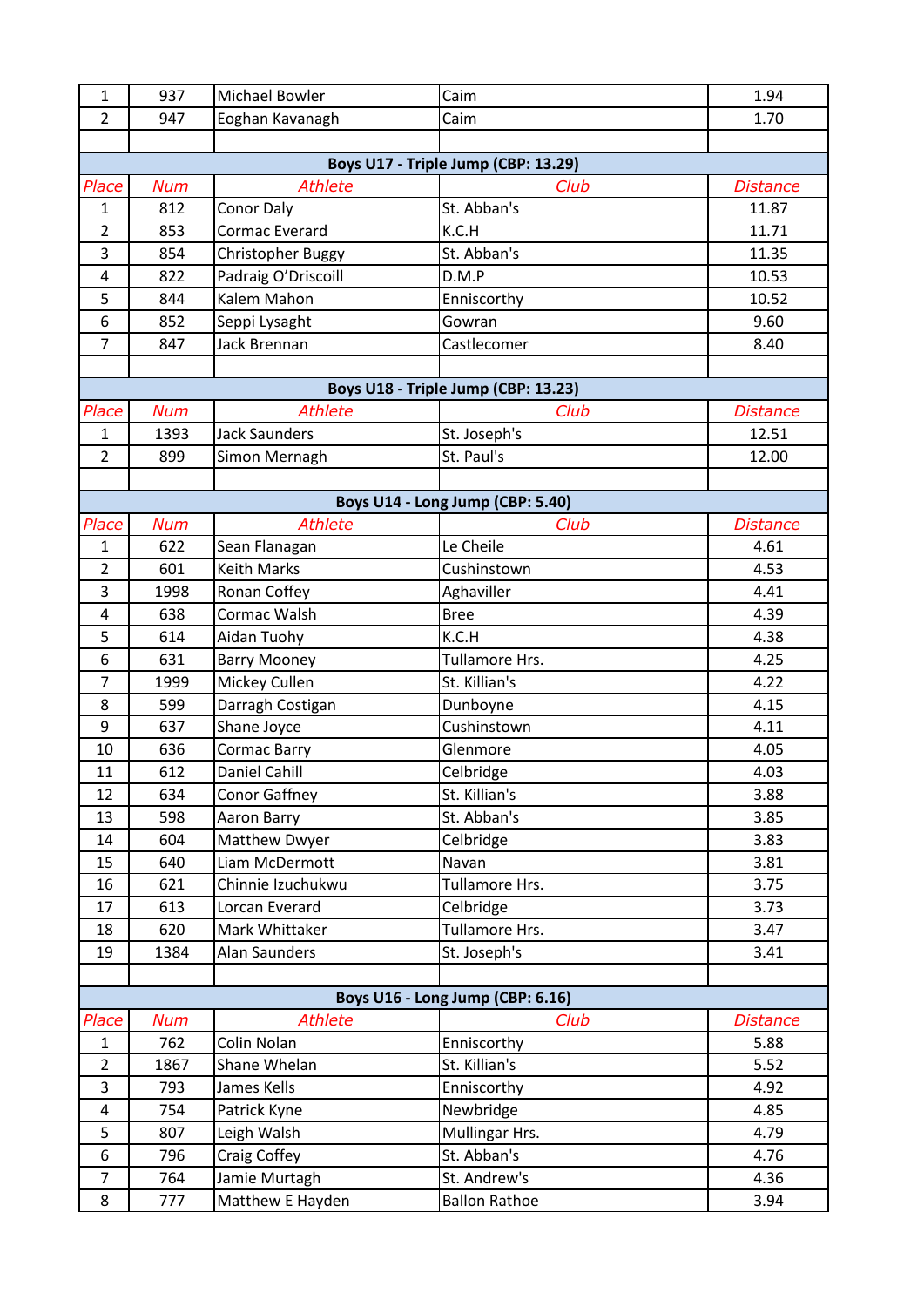|                     |            |                         | Boys U18 - Long Jump (CBP: 6.78)  |                 |
|---------------------|------------|-------------------------|-----------------------------------|-----------------|
| Place               | <b>Num</b> | <b>Athlete</b>          | Club                              | <b>Distance</b> |
| 1                   | 882        | Simon Doyle             | <b>S.L.O.T</b>                    | 6.56            |
| $\overline{2}$      | 884        | <b>Adam Dowling</b>     | <b>S.L.O.T</b>                    | 6.26            |
| 3                   | 883        | Paul Byrne              | <b>S.L.O.T</b>                    | 6.19            |
| $\overline{4}$      | 902        | David McGeary           | K.C.H                             | 5.80            |
| 5                   | 904        | <b>Stephen Sheppard</b> | Castlecomer                       | 5.03            |
| 6                   | 909        | <b>Jack Phelan</b>      | Greystones                        | 4.88            |
| $\overline{7}$      | 885        | Tomas Lynskey           | Bohermeen                         | 4.42            |
|                     |            |                         |                                   |                 |
|                     |            |                         | Boys U16 - Pole Vault (CBP: 3.20) |                 |
| Place               | <b>Num</b> | <b>Athlete</b>          | Club                              | <b>Height</b>   |
| 1                   | 1849       | James Delaney           | St. Abban's                       | 2.40            |
| $\overline{2}$      | 796        | Craig Coffey            | St. Abban's                       | 1.50            |
|                     |            |                         |                                   |                 |
|                     |            |                         | Boys U17 - Pole Vault (CBP: 3.40) |                 |
| Place               | <b>Num</b> | <b>Athlete</b>          | Club                              | <b>Height</b>   |
| 1                   | 852        | Seppi Lysaght           | Gowran                            | 2.80            |
| $\overline{2}$      | 812        | Conor Daly              | St. Abban's                       | 2.80            |
| 3                   | 853        | Cormac Everard          | K.C.H                             | 2.20            |
|                     |            |                         |                                   |                 |
|                     |            |                         | Boys U18 - Pole Vault (CBP: 3.50) |                 |
| Place               | <b>Num</b> | <b>Athlete</b>          | Club                              | <b>Height</b>   |
| $\mathbf{1}$        | 883        | Paul Byrne              | S.L.O.T                           | 2.80            |
|                     |            |                         |                                   |                 |
|                     |            |                         | <b>Boys U17 Shot (CBP: 15.51)</b> |                 |
| Place               | <b>Num</b> | <b>Athlete</b>          | Club                              | <b>Distance</b> |
| $\mathbf{1}$        | 865        | Diarmuid Hickey         | Gowran                            | 13.21           |
| $\overline{2}$      | 850        | Conor Smyth             | Bohermeen                         | 10.76           |
|                     |            |                         |                                   |                 |
|                     |            |                         | Boys U14 Discus (CBP: 33.41)      |                 |
| Place               | <b>Num</b> | <b>Athlete</b>          | Club                              | <b>Distance</b> |
| $\mathbf{1}$        | 643        | John Joe Kelly          | <b>Brow Rangers</b>               | 37.26 (CBP)     |
| $\overline{2}$      | 645        | Connor Mulligan         | Tullamore Hrs.                    | 32.81           |
| 3                   | 647        | Ian Rickard             | Fr. Murphy                        | 31.84           |
| 4                   | 644        | <b>Martin Mulhall</b>   | K.C.H                             | 30.03           |
| 5                   | 642        | <b>Tommy Quirke</b>     | <b>Brow Rangers</b>               | 22.42           |
| 6                   | 641        | Mark O'Connor           | Enniscorthy                       | 22.22           |
| $\overline{7}$      | 602        | Sean McCann             | Cushinstown                       | 22.12           |
| 8                   | 611        | Luke McCabe             | Cushinstown                       | 17.41           |
|                     |            |                         |                                   |                 |
|                     |            |                         | Boys U15 Discus (CBP: 39.30)      |                 |
| Place               | <b>Num</b> | <b>Athlete</b>          | Club                              | <b>Distance</b> |
| 1                   | 724        | Garrett Kelly           | St. Andrew's                      | 23.37           |
| $\overline{2}$      | 725        | Niall Conyn             | Dunboyne                          | 20.84           |
| 3<br>$\overline{4}$ | 727        | Owen Furlong            | Adamstown                         | 17.36           |
|                     | 726        | Jordan Bryne            | Adamstown                         | 17.09           |
|                     |            |                         |                                   |                 |
|                     |            |                         | Boys U16 Discus (CBP: 48.32)      |                 |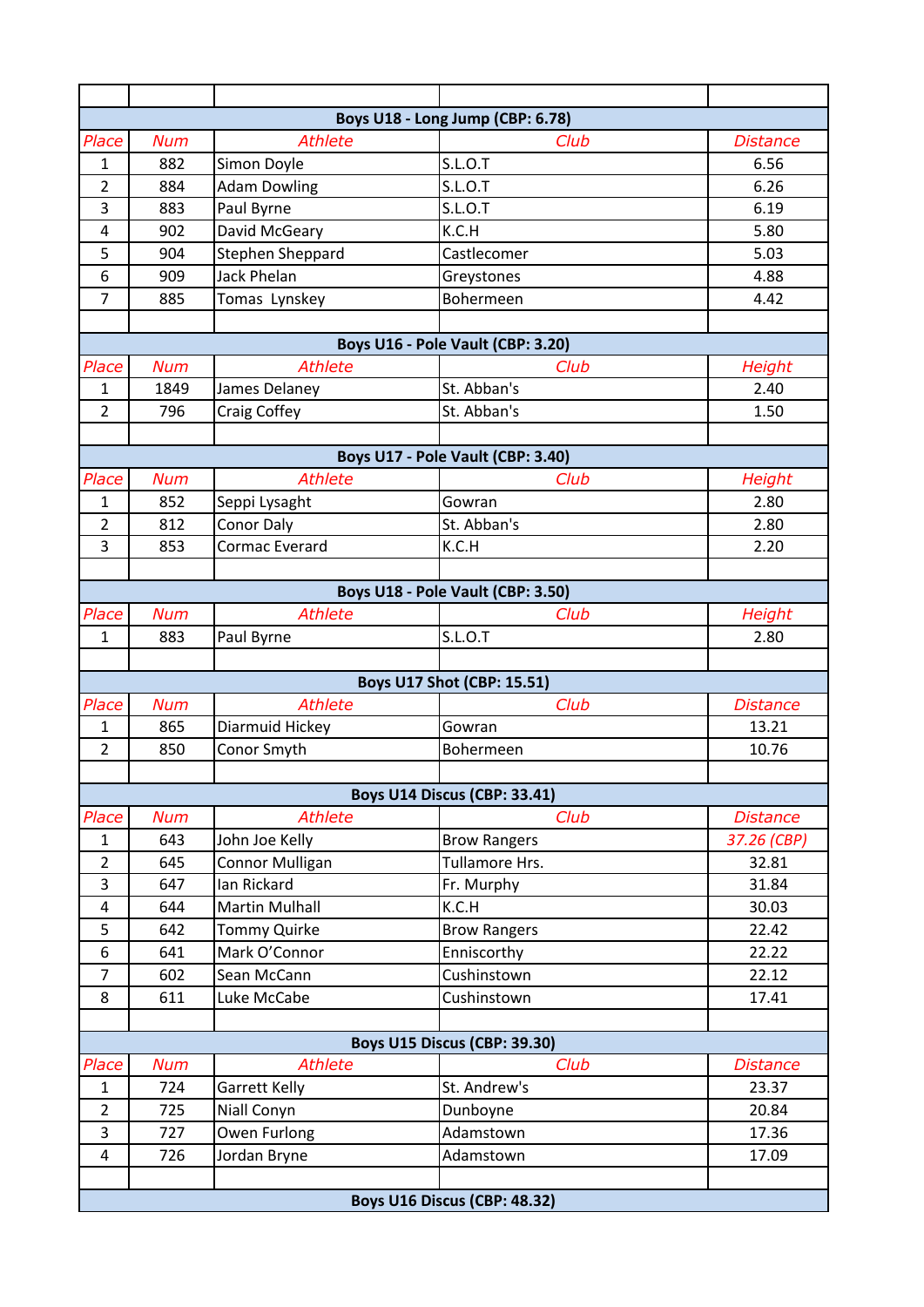| Place                               | <b>Num</b>                    | <b>Athlete</b>         | Club                          | <b>Distance</b> |  |  |
|-------------------------------------|-------------------------------|------------------------|-------------------------------|-----------------|--|--|
| $\mathbf{1}$                        | 798                           | James Mulligan         | Tullamore Hrs.                | 45.68           |  |  |
| $\overline{2}$                      | 797                           | Michael Hanlon         | Dunboyne                      | 43.58           |  |  |
| 3                                   | 801                           | Oliver Fagan           | D.M.P                         | 42.73           |  |  |
| $\overline{a}$                      | 767                           | Mark Furey             | <b>S.L.O.T</b>                | 29.08           |  |  |
| 5                                   | 799                           | James Fitzpatrick      | K.C.H                         | 26.66           |  |  |
| 6                                   | 810                           | Andrew Dowd            | Castlecomer                   | 22.36           |  |  |
|                                     |                               |                        |                               |                 |  |  |
| <b>Boys U19 Discus (CBP: 42.01)</b> |                               |                        |                               |                 |  |  |
| Place                               | <b>Num</b>                    | <b>Athlete</b>         | Club                          | <b>Distance</b> |  |  |
| $\mathbf{1}$                        | 936                           | Darragh Hanlon         | Tullamore Hrs.                | 42.11 (CBP)     |  |  |
|                                     |                               |                        |                               |                 |  |  |
|                                     |                               |                        | Boys U15 Javelin (CBP: 43.06) |                 |  |  |
| Place                               | <b>Num</b>                    | <b>Athlete</b>         | Club                          | <b>Distance</b> |  |  |
| $\mathbf{1}$                        | 731                           | Shane Fox              | Bohermeen                     | 28.53           |  |  |
| $\overline{2}$                      | 726                           | Jordan Bryne           | Adamstown                     | 28.35           |  |  |
| $\overline{3}$                      | 728                           | Ger Curran             | St. Abban's                   | 26.76           |  |  |
| $\overline{4}$                      | 724                           | Garrett Kelly          | St. Andrew's                  | 26.41           |  |  |
| 5                                   | 730                           | <b>Eamon McManus</b>   | St. Peter's                   | 22.23           |  |  |
| 6                                   | 733                           | <b>Steven Dowd</b>     | Castlecomer                   | 20.99           |  |  |
| $\overline{7}$                      | 722                           | Dugan Rabat            | Gowran                        | 18.47           |  |  |
|                                     |                               |                        |                               |                 |  |  |
|                                     |                               |                        | Boys U17 Javelin (CBP: 47.41) |                 |  |  |
| Place                               | <b>Num</b>                    | <b>Athlete</b>         | Club                          | <b>Distance</b> |  |  |
| $\mathbf{1}$                        | 849                           | David McEllight        | Tullamore Hrs.                | 41.55           |  |  |
| $\overline{2}$                      | 825                           | Christopher Higgins    | Na Fianna                     | 37.45           |  |  |
| 3                                   | 844                           | Kalem Mahon            | Enniscorthy                   | 33.66           |  |  |
| $\overline{4}$                      | 841                           | Shane Aston            | Trim                          | 33.52           |  |  |
| 5                                   | 850                           | Conor Smyth            | Bohermeen                     | 29.01           |  |  |
| 6                                   | 845                           | <b>Tadhg Gallagher</b> | Tinahely                      | 27.39           |  |  |
| $\overline{7}$                      | 822                           | Padraig O'Driscoill    | D.M.P                         | 22.32           |  |  |
| 8                                   | 847                           | Jack Brennan           | Castlecomer                   | 21.44           |  |  |
|                                     |                               |                        |                               |                 |  |  |
|                                     |                               |                        | Boys U18 Javelin (CBP: 56.19) |                 |  |  |
| Place                               | <b>Num</b>                    | <b>Athlete</b>         | Club                          | <b>Distance</b> |  |  |
| 1                                   | 900                           | Kevin Murray           | Glenmore                      | 42.84           |  |  |
| $\overline{2}$                      | 901                           | Eoin Moore             | Celbridge                     | 34.06           |  |  |
| 3<br>$\overline{4}$                 | 903<br>902                    | Andrew Lynam           | Trim<br>K.C.H                 | 31.53           |  |  |
| 5                                   |                               | David McGeary          |                               | 30.92           |  |  |
|                                     | 904                           | Stephen Sheppard       | Castlecomer                   | 28.66           |  |  |
|                                     | Boys U19 Javelin (CBP: 55.87) |                        |                               |                 |  |  |
| Place                               | <b>Num</b>                    | <b>Athlete</b>         | Club                          | <b>Distance</b> |  |  |
| $\mathbf{1}$                        | 940                           | Sean Ryder             |                               | 46.18           |  |  |
| $\overline{2}$                      | 941                           | Barry Kirwan           | Greystones<br>Navan           | 45.82           |  |  |
| 3                                   | 937                           | Michael Bowler         | Caim                          | 41.11           |  |  |
| $\overline{4}$                      | 938                           | Patrick Doyle          | Tinahely                      | 38.13           |  |  |
|                                     |                               |                        |                               |                 |  |  |
|                                     |                               |                        | Boys U16 Hammer (CBP: 58.10)  |                 |  |  |
| Place                               | <b>Num</b>                    | <b>Athlete</b>         | Club                          | <b>Distance</b> |  |  |
|                                     |                               |                        |                               |                 |  |  |